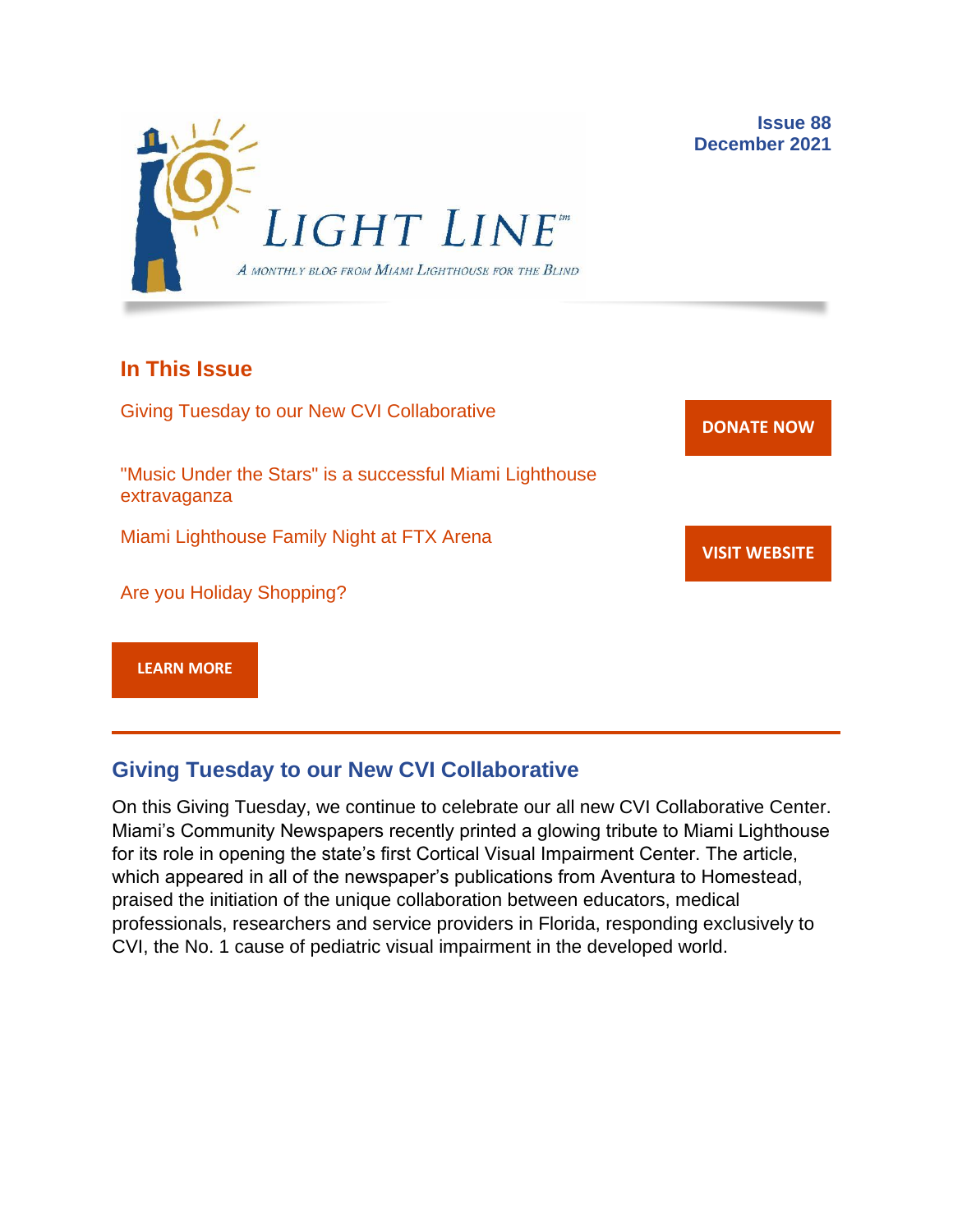[Click here](https://communitynewspapers.com/biscayne-bay/miami-lighthouse-for-the-blind-opens-states-first-cvi-center/) to read more and [make a donation](https://secure.miamilighthouse.org/Donations.asp) today!



## **"Music Under the Stars" is a successful Miami Lighthouse extravaganza**

Miami Lighthouse guests enjoyed an evening of entertainment and culinary delights on November 18th with proceeds from the highly successful annual event benefiting Miami Lighthouse's Florida Heiken Children's Vision Program. This is the program which provides comprehensive eye examinations and prescription glasses at no cost to underprivileged children throughout Florida.

Our generous sponsors included ABB Optical Group, Publix Super Markets Charities, FPL, Walgreens, Baptist Health South Florida, Verdeja, De Armas & Trujillo, LLP, Grove Bank & Trust, H. Angela Whitman Foundation, Genesis Systems Consulting, GrayRobinson, Monster Sound Productions, SFM Services, Inc., Biz Solutions, Susan Conroy Design, Perry Ellis International, Miami Kids Magazine, Affiliated Healthcare Centers, Inc., Events by Ms.V and more.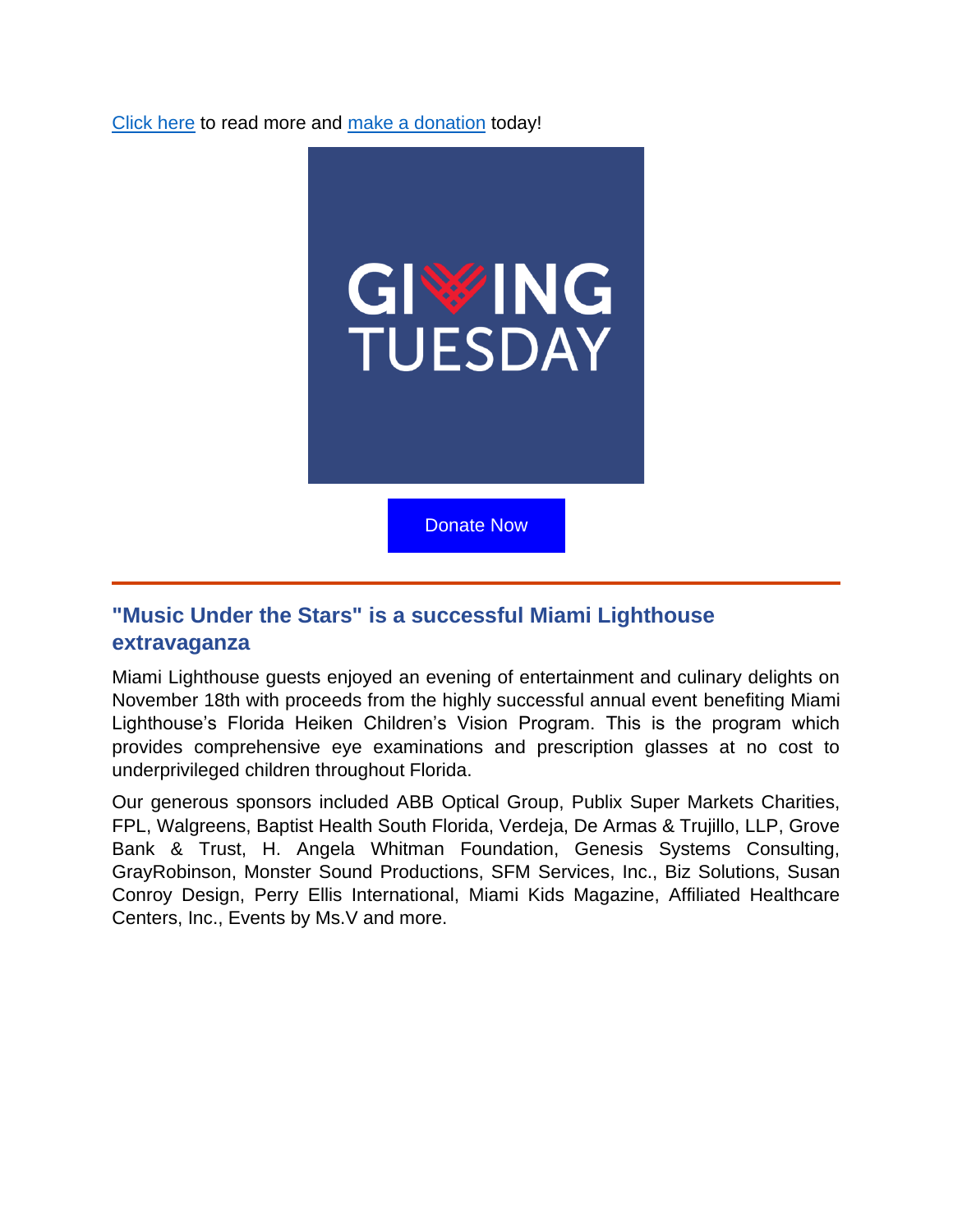

*Top row: Pedro De Armas, Verdeja, De Armas & Trujillo, LLP; Christian Infante, SFM Services, Inc.; Danny Sanchez, Genesis Systems Consulting*

*Bottom row: Susan Conroy, Susan Conroy Design; George Foyo, Grove Bank & Trust; Erin Dowd, Baptist Health South Florida; Angela Whitman; H. Angela Whitman Foundation; Virginia Jacko, President & CEO of Miami Lighthouse; Georgia Lehoczky, Walgreens; Barry Burak, Affiliated Healthcare Centers, Inc.*

Evening entertainment featured our amazing Miami Lighthouse Inner Vision Band, emceed by Olga Villaverde, host of The Health Channel's Balancing Act. Guests feasted on edible delights provided by Perricone's, CrepeMaker, The Big Cheese, Don Paella, Season's 52, Roaster's and Toaster's, Sport's Grill, El Carajo, Vicky Bakery, Starbucks, Islas Canarias, Cafe Bernie, E11even Vodka, Eagle Brands and more.

The program also honored iCare Health Solutions and Florida State Legislators for their commitment to our Florida Heiken Program.



*Representing iCare Health Solutions Lee Stern and Dr. Jodi Stern*



*CEO Virginia Jacko and Dr. Sidney Stern*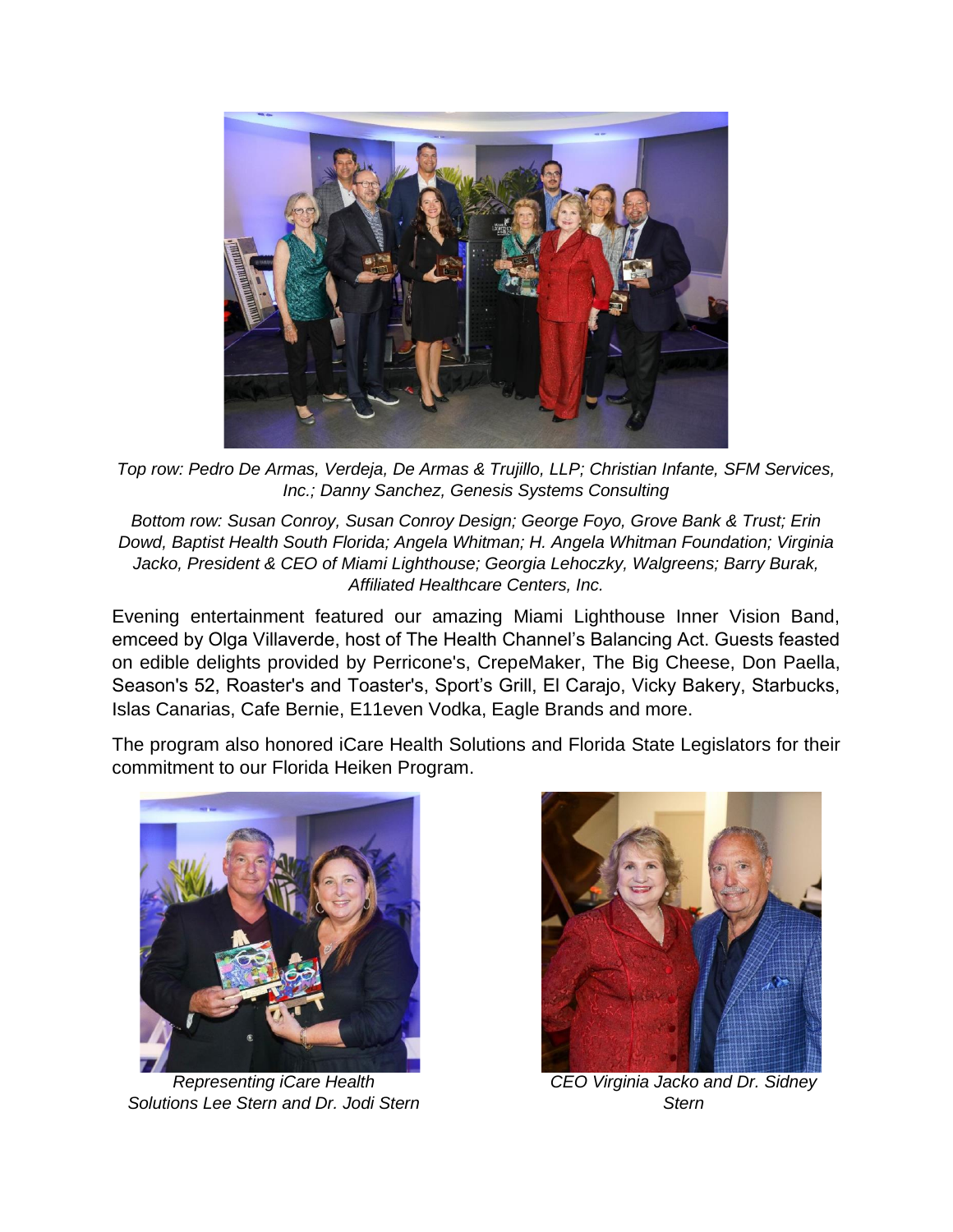## **Miami Lighthouse Family Night at FTX Arena**

Join us for Miami Lighthouse Family Night at FTX Arena on Tuesday, December 21, 2021 for a spectacular holiday performance by our Miami Lighthouse Music Program. You will be able to experience the pre-game performance located on the ATT East Plaza from 6:30pm-7:30pm. To purchase your tickets today, click [here!](https://offer.fevo.com/heat-vs-indiana-pacers-mmykvj6-d462455?fevoUri=heat-vs-indiana-pacers-mmykvj6-d462455%2F)

For more information on the Miami Heat vs. Indiana Pacers game **MIAMI** contact Cameron Sisser at [csisser@miamilighthouse.org.](mailto:csisser@miamilighthouse.org)



## **Are you Holiday Shopping?**

Did you know 1 out of 4 seniors are living with low vision? Our LighthouseShop.org is recognized as #1 in Low Vision Assistive Technology Devices. For those unaware of the huge variety of products offered by our unique store, consider just a few of the following devices for your loved one this holiday season: electronic magnifiers, mobility canes, talking watches, OrCam reading devices, solar shield glasses, personal management products, cooking products, clocks, games and much more!



**[SHOP NOW!](https://lighthouseshop.org/)**